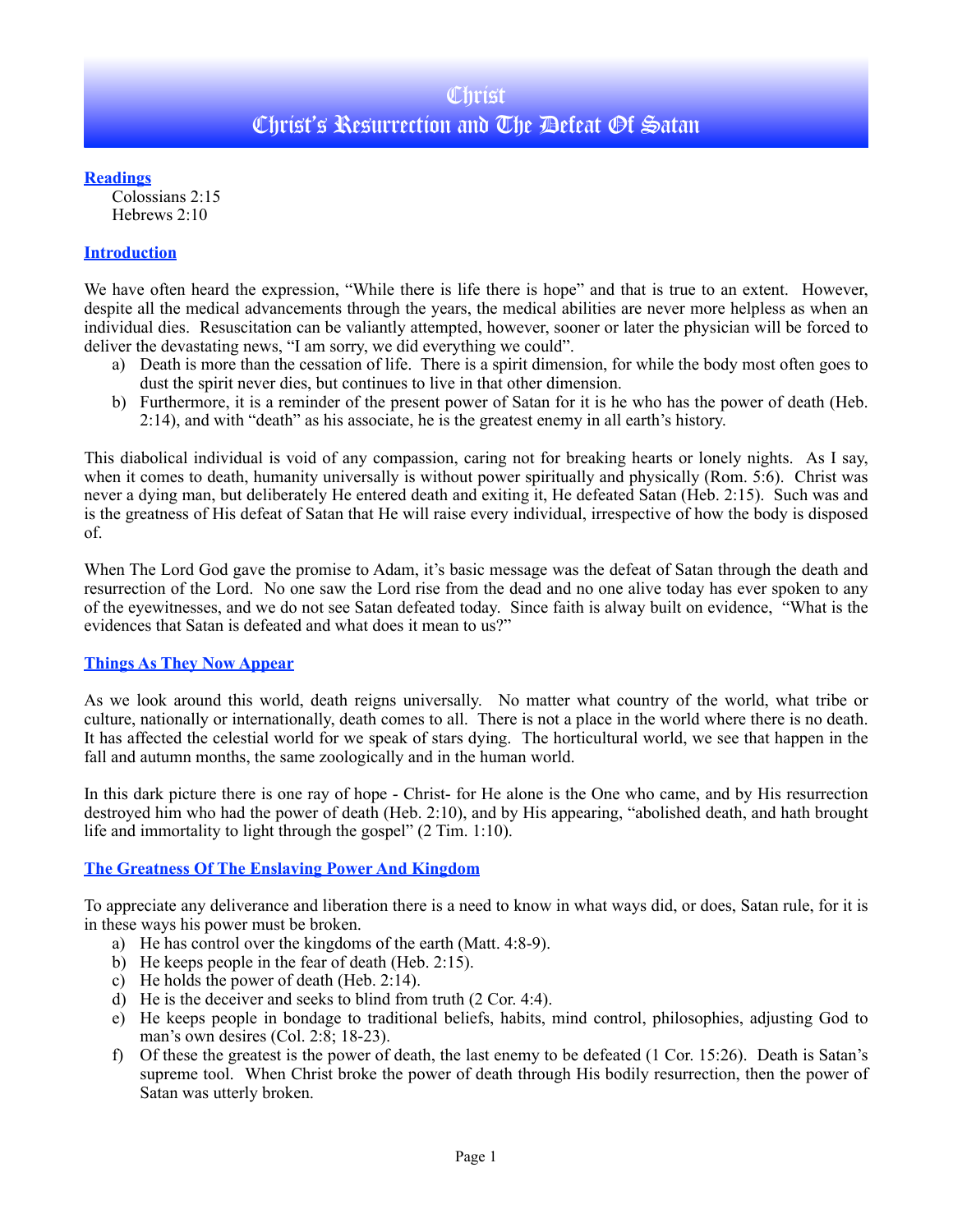## **Christ**

# Christ's Resurrection and The Defeat Of Satan

Great are the words of Christ, angels and men which the Spirit has inspired:

- a) "He is not here: for he is risen, as he said. Come, see the place where the Lord lay" (Matt. 28:6).
- b) "And killed the Prince of life, whom God hath raised from the dead; whereof we are witnesses" (Acts  $3:15$ ).
- c) "Whom God hath raised up, having loosed the pains of death: because it was not possible that he should be holden of it" (Acts 2:24).
- d) "Paul, an apostle, not of men, neither by man, but by Jesus Christ, and God the Father, who raised him from the dead" (Gal. 1:1).
- e) "For as Jonas was three days and three nights in the whale's belly; so shall the Son of man be three days and three nights in the heart of the earth" (Matt. 12:40).
- f) "From that time forth began Jesus to shew unto his disciples, how that he must go unto Jerusalem, and suffer many things of the elders and chief priests and scribes, and be killed, and be raised again the third day" (Matt. 16:21).
- g) "He is not here, but is risen: remember how he spake unto you when he was yet in Galilee" (Lk. 24:6).

He was seen having a physical body, thus a bodily resurrection:

- a) While it is true no human saw the Lord rise from the dead, no one needed to, the fact that He was seen after His resurrection was the proof He had risen.
	- i) "Behold my hands and my feet, that it is I myself: handle me, and see; for a spirit hath not flesh and bones, as ye see me have" (Lk. 24:39).
	- ii) "To whom also he shewed himself alive after his passion by many infallible proofs, being seen of them forty days, and speaking of the things pertaining to the kingdom of God" (Acts 1:3).
	- iii) "And when he had so said, he shewed unto them his hands and his side. Then were the disciples glad, when they saw the Lord" (Jn. 20:20).
	- iv) "Then saith he to Thomas, Reach hither thy finger, and behold my hands; and reach hither thy hand, and thrust it into my side" (Jn. 20:27).

By the bodily resurrection of Jesus of Nazareth, Satan was shown to be defeated. Christ entered the strong mans dominion and spoiled his house (Matt. 12:29).

- a) By the indisputable fact that the crucified, dead and buried Jesus rose from the dead! What then are some of the indisputable evidences?
	- i) Those by whom He was seen:
		- i) It is important to appreciate that after His defeat of Satan, Christ was seen, touched, spoken to, ate, and blessed. He was seen on earth and from Heaven. The evidence showing that he defeated Satan, bruised His head is supported, not by circumstantial evidence, but by eyewitnesses. Furthermore, these eye witnesses were bias against the resurrection, and knowing the hostility the confession of such would bring them into, they would not easily proclaim belief in such a fact. How many times and by how many people was the mighty conqueror Lord seen? The following seems to be the order of the appearances.
		- ii) Between His resurrection and ascension the Lord was seen by:
			- 1. Mary (Mk. 16:9). She then returned to tell of the Lord's appearance to her.
				- 2. The women on the way (Matt. 28:9).
				- 3. Simon Peter (Cephas) privately (Lk. 24:34; 1 Cor. 15:5).
			- 4. The two on the road to Emmaus (Mk. 16:12-13; Lk. 24:13-35).
			- 5. The ten disciples on resurrection day (Jn. 20:19).
			- 6. The eleven disciples the following Sunday (Jn. 20:26).
			- 7. The disciples at the sea of Tiberias (Jn. 21:1).
			- 8. The disciples on the mount on Galilee (Matt. 28:16-17).
			- 9. Over 500 brethren at one time (1 Cor. 15:6).
			- 10. James (1 Cor. 15:7).
			- 11. The disciples on the ascension mount (Lk. 24:50-51; Mk. 16:19; Acts 1:9).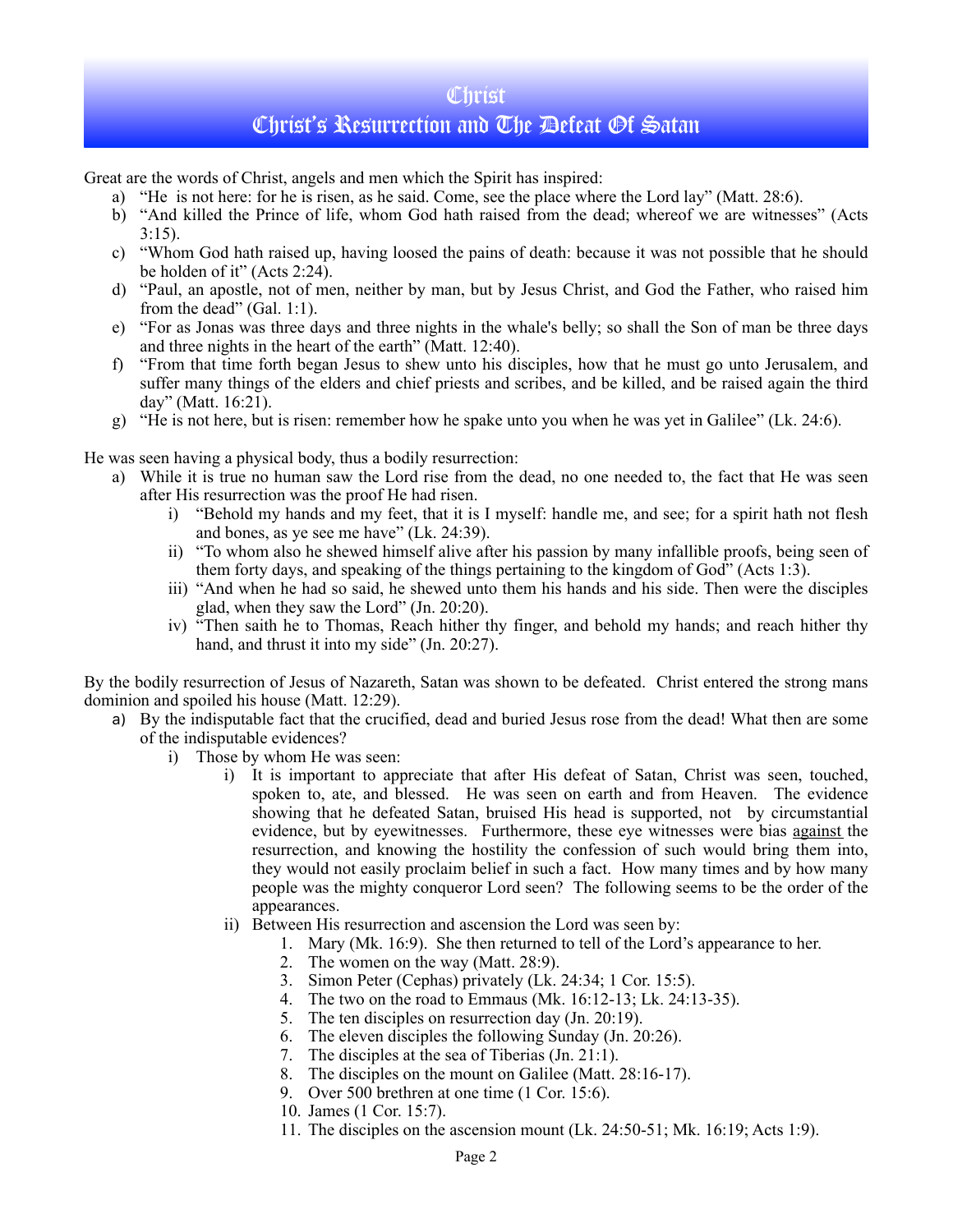## **Christ** Christ's Resurrection and The Defeat Of Satan

- iii) After His ascension the Lord was seen by:
	- 1. Stephen (Acts 7:55-56).
	- 2. Paul (Saul) on the Damascus Road (Acts 9:3-6; 22:6-11; 26:13-18).
	- 3. Paul while in Arabia (Gal. 1:1, 12, 17; Acts 20:4; 26:17).
	- 4. Paul in the temple (Acts 22:17-21).
	- 5. Paul in the prison (Acts 23:11).
	- 6. John on the island of Patmos (Rev. 1:12-20).
- iv) Those who did not see Him alive but believed it:
	- 1. The guards who were at the grave (Matt. 28:11-15).
	- 2. The religious leaders (Matt. 28:13).

We often speak about the empty tomb and I understand what is meant, the body of the Lord was no longer there, but I thank God it was not an empty tomb but a vacated one, for the defeat of Satan was manifested by the bodily emptied tomb. Thank God that there were evidences left there that showed He had risen. The folding of the napkin that had been about His head is beautiful for it shows the relaxed orderliness of the Lord. This was no hurried activity to get out of the grave, getting out of death. He stood as the majestic Victor, and in the beauty of holiness in which all is perfect, He rolled up the napkin and put it in a separate place.

- a) Glorious are the words:
	- i) "That through death he might destroy him that had the power of death, that is, the devil" (Heb.  $2:14$ ).
	- ii) "Having spoiled principalities and powers, he made a shew of them openly, triumphing over them in it" (Col. 2:15;  $\overline{1}$  Jn.  $\overline{3}$ :8).
	- iii) "Who hath abolished death, and hath brought life and immortality to light through the gospel" (2 Tim. 1:10).
		- 1. Death was the citadel of Satan, none who were brought into it ever came back from it by their own power. Through the preceding ages Satan had tried to bring to death the purpose of God, but the purposes of God are non frustrating . "The LORD hath sworn in truth unto David; he will not turn from it; Of the fruit of thy body will I set upon thy throne" (Psa. 132:11). When the Lord was born and at times in His life, Satan tried to have Him killed, for Satan wanted Christ dead but he did not want Christ to enter death. To enter death for Christ, it was not the result of an inherited sin nature or personal sin, it was a mastery showing His power over Satan. When the Lord was on the cross, then Satan wanted Him to come down, for he knew that Christ was going to enter his domain. Thus, Christ entered death but also had the power to exit death.
- b) When the Lord entered death this was much bigger than a man giving up the spirit. I see here a work in the spirit sphere so devastatingly shattering to the government of Satan that the way it was shown to man was by the earthquake. It became the portent of that which lies yet ahead when the Lord will bring a catastrophic crushing to the political dominants of this world (Dan. 2:44; 7:26-27), to the heart failing manifestation of his impending wrath (Rev. 6:15-17), and eventually the annihilation of this entire universe (2 Pet. 3:10).
- c) This was one man going into the spirit world of Satan and breaking his power. In His entering death the Lord began the breaking the back of all satanic power, a breaking that was finished when He rose from the dead, and on resurrection ground, He stood supreme as the mighty Victor.

Low in the grave He lay, Jesus my Saviour, Waiting the coming day, Jesus my Lord!